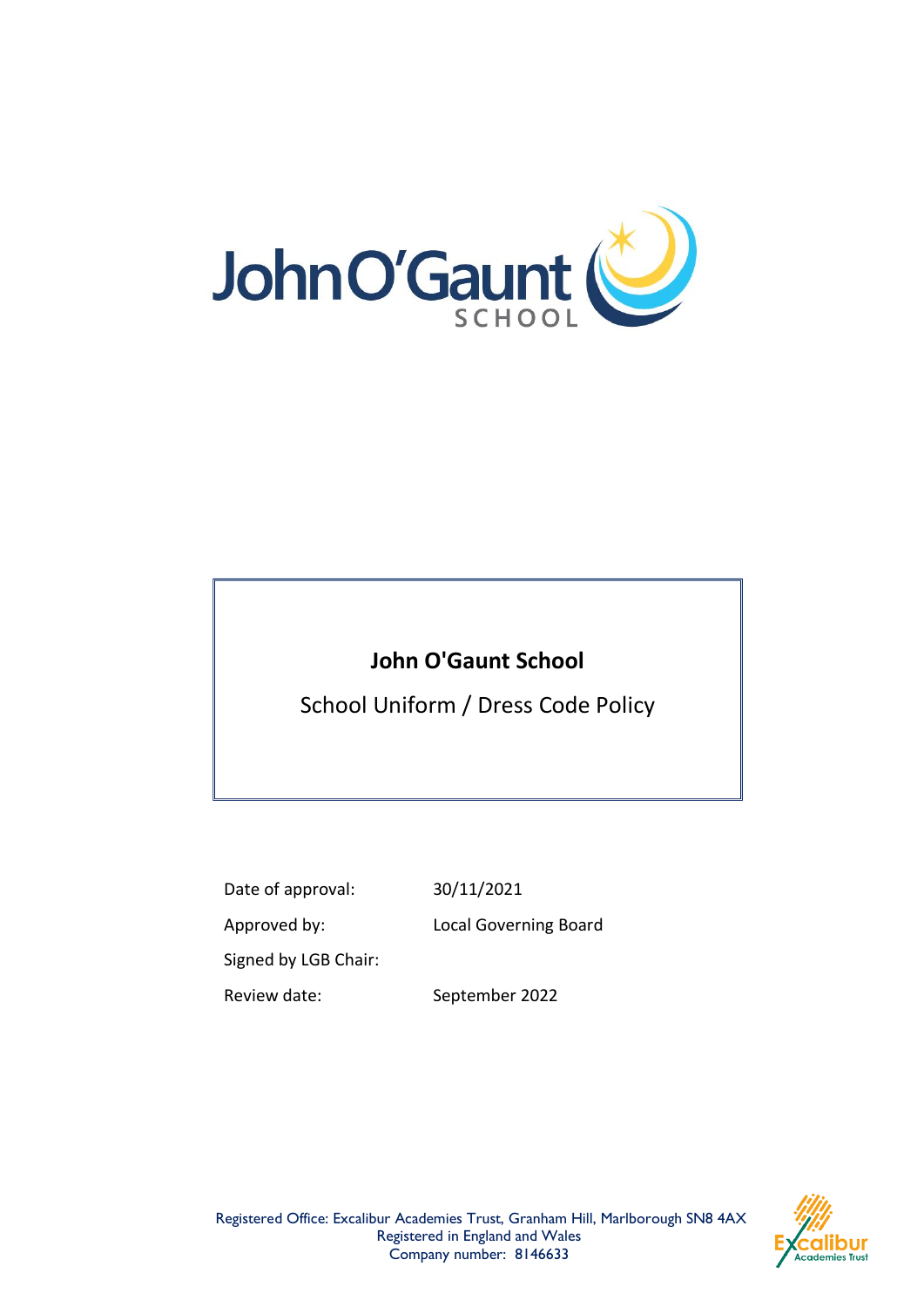

At John O'Gaunt uniform is an essential part of the school and one which develops our ethos. It creates a community, a sense of belonging and purpose for all students. Students at JOG represent our school in the wider community and with this in mind they are expected to maintain high standards of behaviour when wearing their uniform, including travelling to and from school.

**The following items of clothing which are listed can all be purchased online from our official uniform/sports kit supplier, the email address is given. If you have any doubt regarding choice of unform please check the website. We are also aware that all items can be purchased from any school wear shops or departments in Tesco, Asda, Marks and Spencer and Sainsburys for example. Please check the items thoroughly that are listed later on in this policy to ensure you are clear on what is expected at John O'Gaunt.**

## **<https://www.skoolkit.co.uk/>**

- Blazer Dark navy with school badge (badge displaying hall colours). **This must be purchased from the school shop.**
- Trousers black trousers, which must be tailored, straight legged and full length
- Shirt: White formal school shirt, button to neck with collar suitable for wearing with a tie. The top button must be done up at all times.
- Skirts Plain black skirts can be worn but must be the standard skirt
- School tie  $-$  all students are required to wear one
- Jumper (optional): Plain, navy, v-necked with the school logo/badge only (not a cardigan). No Hoodies in school.
- Footwear **Black** [NOT boots or trainers], sensible, safe and suitable for the task these should be plain
- Socks: Black, navy or white
- Tights: Navy, black or neutral
- No extreme hairstyles or cuts

At John O' Gaunt we will support students when there are issues with uniform with a red and yellow pass system however, on all occasions a **note must be provided from a parent/carer,** any long term issues must be supported with medical evidence**.** Yellow slips are issued for one day whilst red are used in the short term. We operate a confiscation of items which do not follow school rules. We reserve the right to isolate students who do not follow the rules on uniform and dress.

**With regards to mobile devices/headphones we do understand the need that students may need them when travelling to and from school. During school hours we will require that they are turned off and placed in bags. Mobile phones cannot be used in class. If a phone is being used or seen it will be confiscated, on the first occasion it can be collected at the end of the day by the student. The second time we will ask a parent to collect, if this continues on repeated occasions we will ask it be handed in at the start of the day and collected at the end by the student. On the rare occasion a mobile phone will be permitted to be used for clarification on homework or a parental number, permission will be given by a member of staff.** 

**No responsibility can be taken for loss or theft of any items of uniform or jewellery, including mobile phones. It is essential that all items are marked with the owner's name.** This policy will be reviewed on a continuous basis.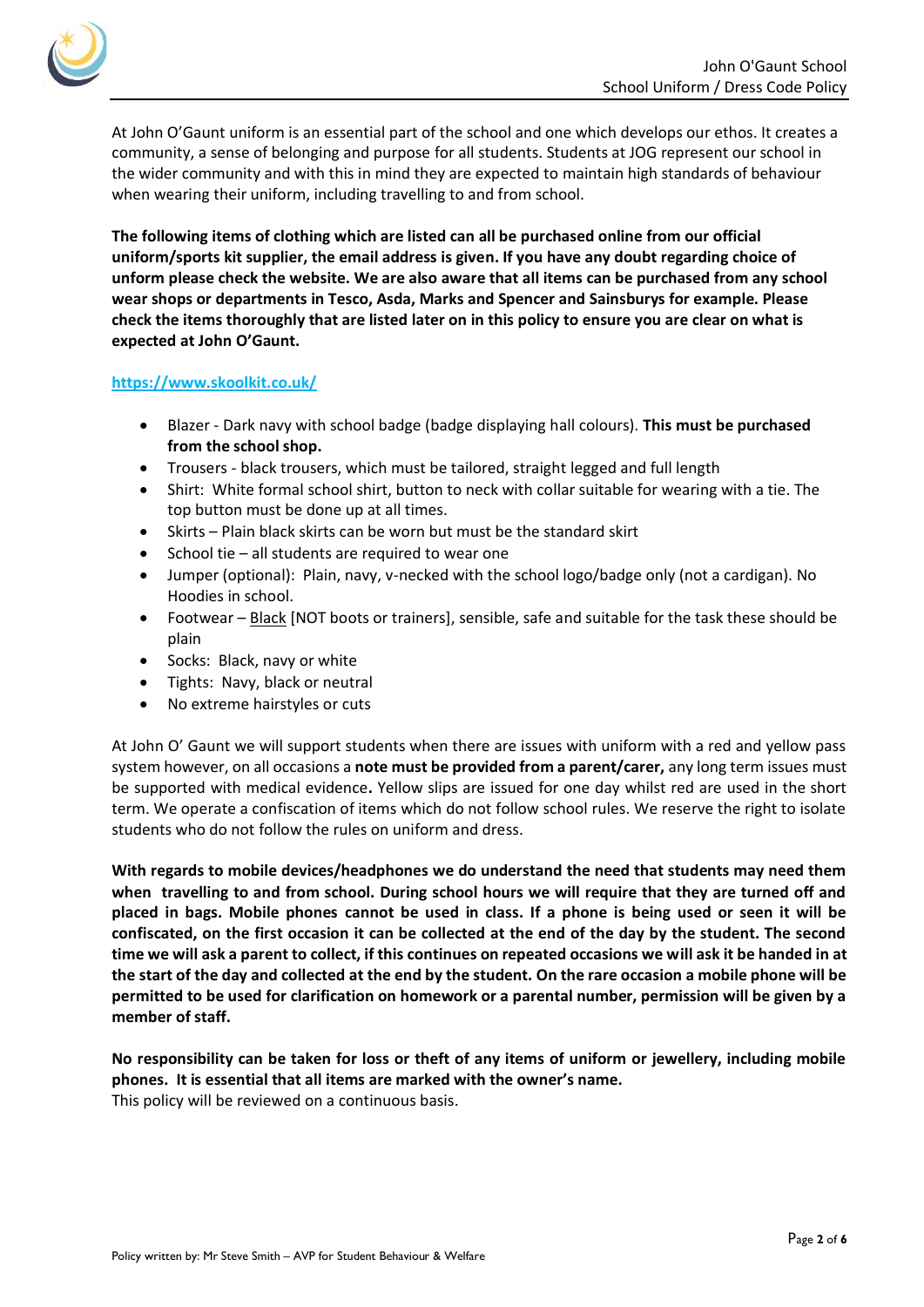

**Please use this guide for the school uniform which is required for years 7-11 it will outline what is and is not acceptable. This list is not exhaustive.**

| <b>Acceptable</b> |                                    | <b>Not Acceptable</b>                |
|-------------------|------------------------------------|--------------------------------------|
|                   | <b>Blazers:</b>                    | No other jacket or blazer is         |
|                   |                                    | allowed and this can be              |
|                   | Dark navy with school badge        | purchased from Skoolkit              |
|                   | (badge displaying hall colours)    |                                      |
|                   |                                    | <b>Term 6 - students will be</b>     |
|                   | Blazers should be worn at all      | informed whether it is optional      |
|                   | times                              |                                      |
|                   |                                    |                                      |
|                   |                                    |                                      |
|                   |                                    |                                      |
|                   |                                    |                                      |
|                   |                                    |                                      |
|                   | Skirts:                            |                                      |
|                   |                                    |                                      |
|                   | Plain, navy or black skirts can be |                                      |
|                   | worn but must be the standard      |                                      |
|                   | skirt and the length of the skirt  |                                      |
|                   | is a maximum of 5cm above the      |                                      |
|                   | knee                               |                                      |
|                   |                                    |                                      |
|                   |                                    |                                      |
|                   |                                    |                                      |
|                   |                                    |                                      |
|                   | <b>Jumpers (optional)</b>          | No alternative jumpers are           |
|                   |                                    | allowed.                             |
|                   | Plain, navy, v-necked with the     |                                      |
|                   | school logo. No other logo         | No cardigans, sweaters or            |
|                   | jumpers are allowed                | hoodies                              |
|                   |                                    |                                      |
|                   |                                    |                                      |
|                   |                                    |                                      |
|                   |                                    |                                      |
|                   |                                    |                                      |
|                   |                                    |                                      |
|                   | <b>Shirts</b>                      | No polo shirts or visible            |
|                   | White formal school shirt,         | coloured long sleeve under<br>shirts |
|                   | button to neck with collar         |                                      |
|                   | suitable for wearing with a tie.   | No logos                             |
|                   | Top button done up.                |                                      |
|                   |                                    |                                      |
|                   |                                    |                                      |
|                   | Tie John O'Gaunt striped           |                                      |
|                   |                                    |                                      |
|                   |                                    |                                      |
|                   |                                    |                                      |
|                   |                                    |                                      |
|                   |                                    |                                      |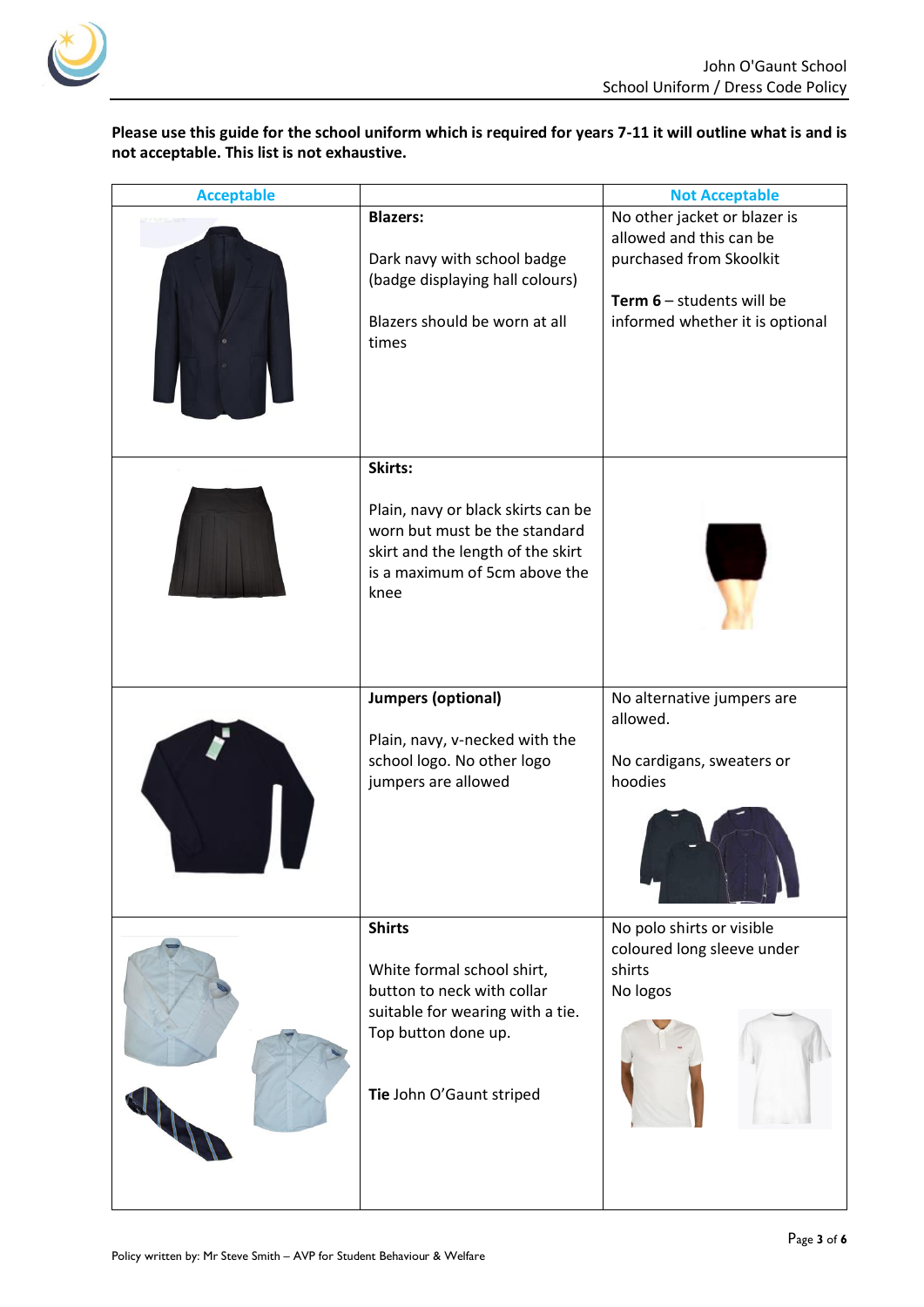

| <b>Acceptable</b> |                                                                                                                      | <b>Not Acceptable</b>                                                                                                                                                                                                                        |
|-------------------|----------------------------------------------------------------------------------------------------------------------|----------------------------------------------------------------------------------------------------------------------------------------------------------------------------------------------------------------------------------------------|
|                   | <b>Trousers</b><br>black trousers, which must be<br>tailored, straight legged and full<br>length                     | No fashion styles e.g. combat<br>style cropped, jeggings,<br>leggings, baggy, jeans/denim or<br>skinny trousers.<br>No stretch material, low fitting<br>or branded items.<br>No trousers with metal studs,<br>rips, fake zips.               |
|                   | <b>Shoes</b><br>Black [NOT boots or trainers],<br>sensible, safe and suitable for<br>the task. These should be plain | No heels, canvas, boots,<br>trainers or skate shoes. No<br>fashion brands, styles or<br>accessories for example black<br>Nike air force one or Doc<br>Martins<br>No alternative coloured soles or<br>laces.<br>No coloured or branded logos. |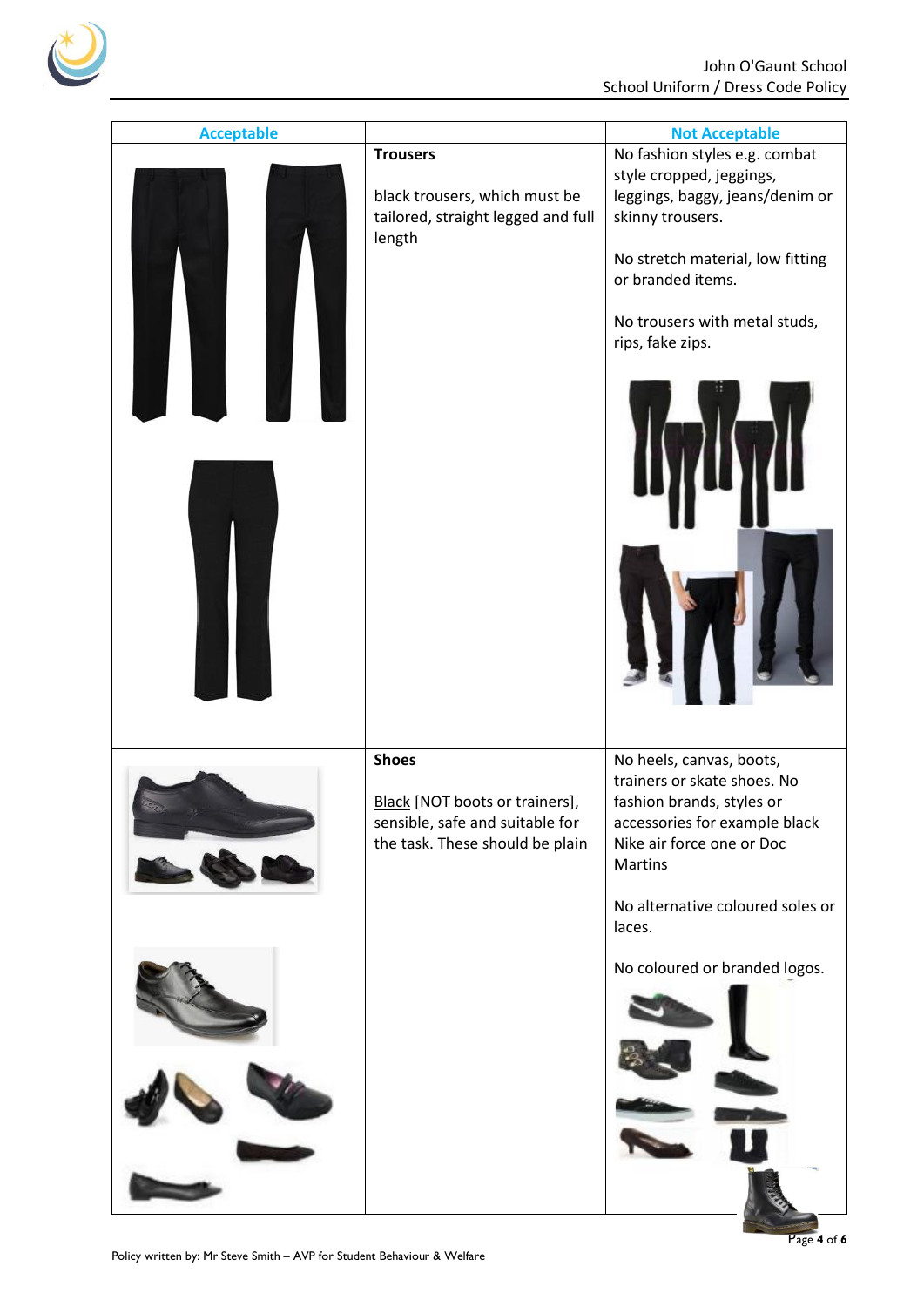

| <b>Acceptable</b> |                                                                                                                                                                                                                                                                                                                                                                                                                    | <b>Not Acceptable</b>                                                                                                                                                                                                                        |  |
|-------------------|--------------------------------------------------------------------------------------------------------------------------------------------------------------------------------------------------------------------------------------------------------------------------------------------------------------------------------------------------------------------------------------------------------------------|----------------------------------------------------------------------------------------------------------------------------------------------------------------------------------------------------------------------------------------------|--|
|                   | <b>Socks</b><br>Black, grey, navy or white.<br>Socks should be an appropriate<br>length.<br><b>Tights</b><br>Navy, black or neutral                                                                                                                                                                                                                                                                                |                                                                                                                                                                                                                                              |  |
|                   | Jewellery<br>Earrings: One stud in each ear.<br>Wristwatch maybe worn                                                                                                                                                                                                                                                                                                                                              | No facial, oral or body piercings<br>including nose studs, stretches<br>in ear, tongue piercings or<br>eyebrow bars.<br>No ankle chains or beads<br>Nothing to be worn on the wrist<br>apart from a watch                                    |  |
|                   | Hair<br>Hairstyles should be neat and<br>tidy. Hair styles should be<br>moderate and a natural colour.<br>The styles should also reflect<br>the general expectations of the<br>uniform policy and those of a<br>professional office<br>environment. Long hair should<br>be tied back for some activities:<br>D&T, PE, and Science<br>Make up<br>Discreet, natural looking make-<br>up, worn sensibly. Neutral nail | No extreme or unnatural<br>colours, extensions or additions<br>No extreme haircuts or shaved<br>patterns, tramlines, shaved<br>heads<br>No excessive make up e.g. thick<br>eyeliner, dark brows, or lipstick<br>Coloured nail varnish is not |  |
|                   | varnish                                                                                                                                                                                                                                                                                                                                                                                                            | acceptable. No artificial nails                                                                                                                                                                                                              |  |